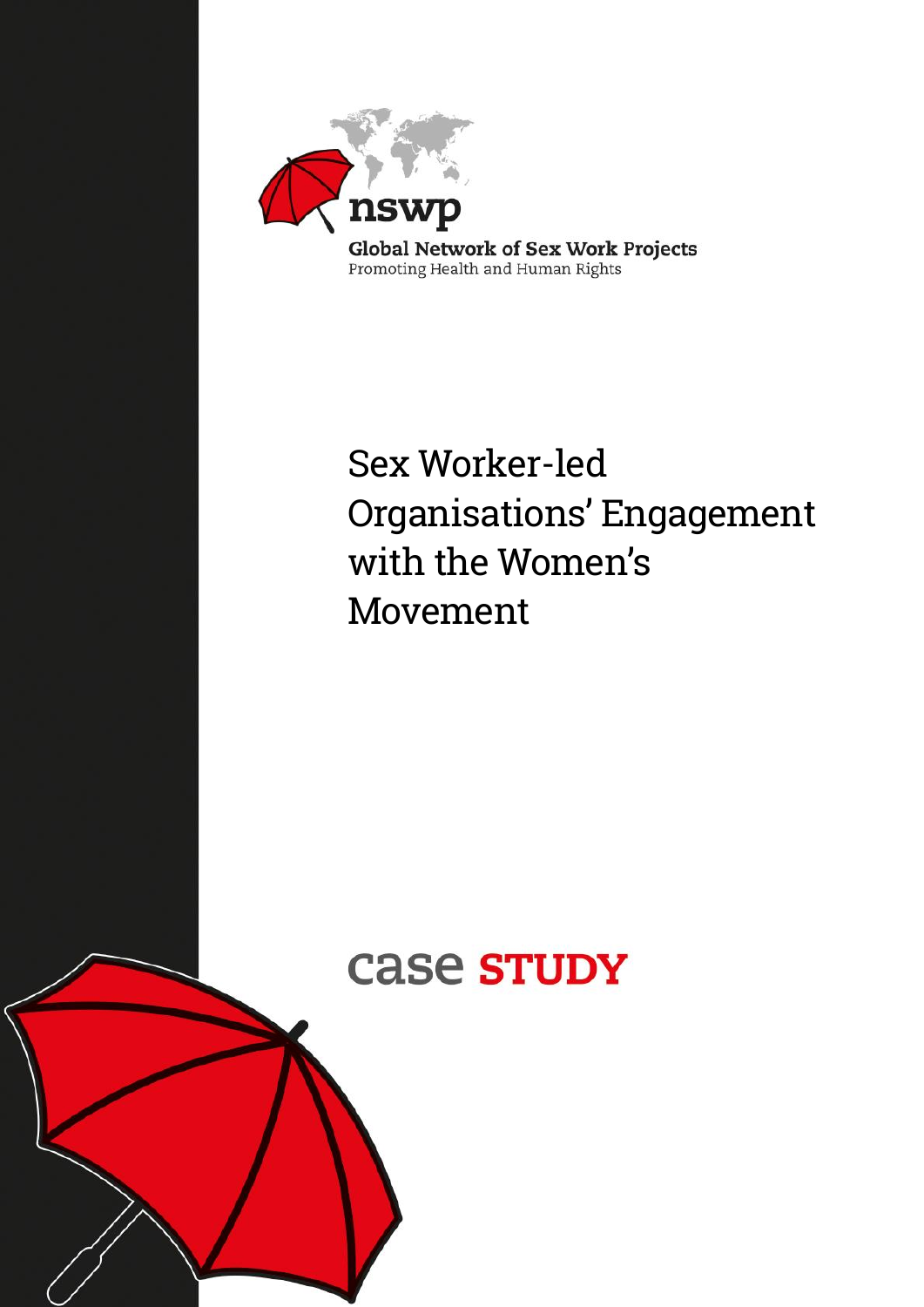# Introduction

The struggles for sex workers' and women's rights are innately interconnected. Worldwide, most sex workers are women, who share challenges in their fight for justice, equality, and the right to be free from violence, stigma, and discrimination. Nevertheless, within the women's movement there have been obstacles to acceptance of and meaningful engagement with sex worker-led organisations, ranging from ideological opposition to outright abuse. These challenges often come from fundamental feminists and abolitionist groups who, conflating sex work with trafficking and exploitation, seek to abolish sex work as a means of 'promoting gender equality' and 'ending violence against women.'

Nonetheless, over the last five decades, sex workerled organisations have persevered, engaging with the women's rights organisations to consolidate support from diverse feminist allies, from grassroots to global levels. As a result, sex workerled organisations have made remarkable inroads within the women's movement, transforming longstanding animosity and misunderstanding into a platform for growth and movement-building.

This case study documents the evolution of NSWP and its network's diverse engagements within the women's movement, examining the most significant challenges and achievements, as well as their impacts. Additionally, this case study showcases perspectives from external stakeholders within the women's movement who have engaged closely with sex worker-led organisations. Finally, this case study explores lessons learned from these engagements and discusses strategies for addressing ongoing and emerging challenges.

# Methodology

This case study was informed by semi-structured interviews, internal consultations, and reviews of documentation from NSWP, its member organisations, and its allies. Twenty-nine semistructured interviews were conducted with thirty-one individuals representing the NSWP Secretariat, member organisations, regional sex worker-led networks, and external stakeholders from within the women's and human rights movements.

# Background

### **NSWP**

NSWP is a global network of 306 sex worker-led organisations in 99 countries, which exists to uphold the voice of sex workers globally and connect regional networks advocating for the rights of sex workers in all their diversity. It advocates for rightsbased health and social services, freedom from abuse and discrimination, and self-determination for sex workers.

All NSWP members endorse the [NSWP Consensus](http://www.nswp.org/resource/nswp-consensus-statement-sex-work-human-rights-and-the-law)  [Statement on Sex Work, Human Rights and the Law](http://www.nswp.org/resource/nswp-consensus-statement-sex-work-human-rights-and-the-law) and confirm their commitment to three core values:

- Acceptance of sex work as work.
- Opposition to all forms of criminalisation and other legal oppression of sex work (including sex workers, clients, third parties,<sup>1</sup> families, partners, and friends).
- Supporting self-organisation and selfdetermination of sex workers.

In 2015, the NSWP Board of Directors identified the need to build alliances with other movements as part of the NSWP 2016-2020 Strategic Plan, and prioritised alliance-building with the women's movement. This Strategic Plan was extended by the NSWP Board until the end of 2021, and both the Board and members have approved continuing

<sup>&</sup>lt;sup>1</sup> The term 'third parties' includes managers, brothel keepers, receptionists, maids, drivers, landlords, hotels who rent rooms to sex workers and anyone else who is seen as facilitating sex work.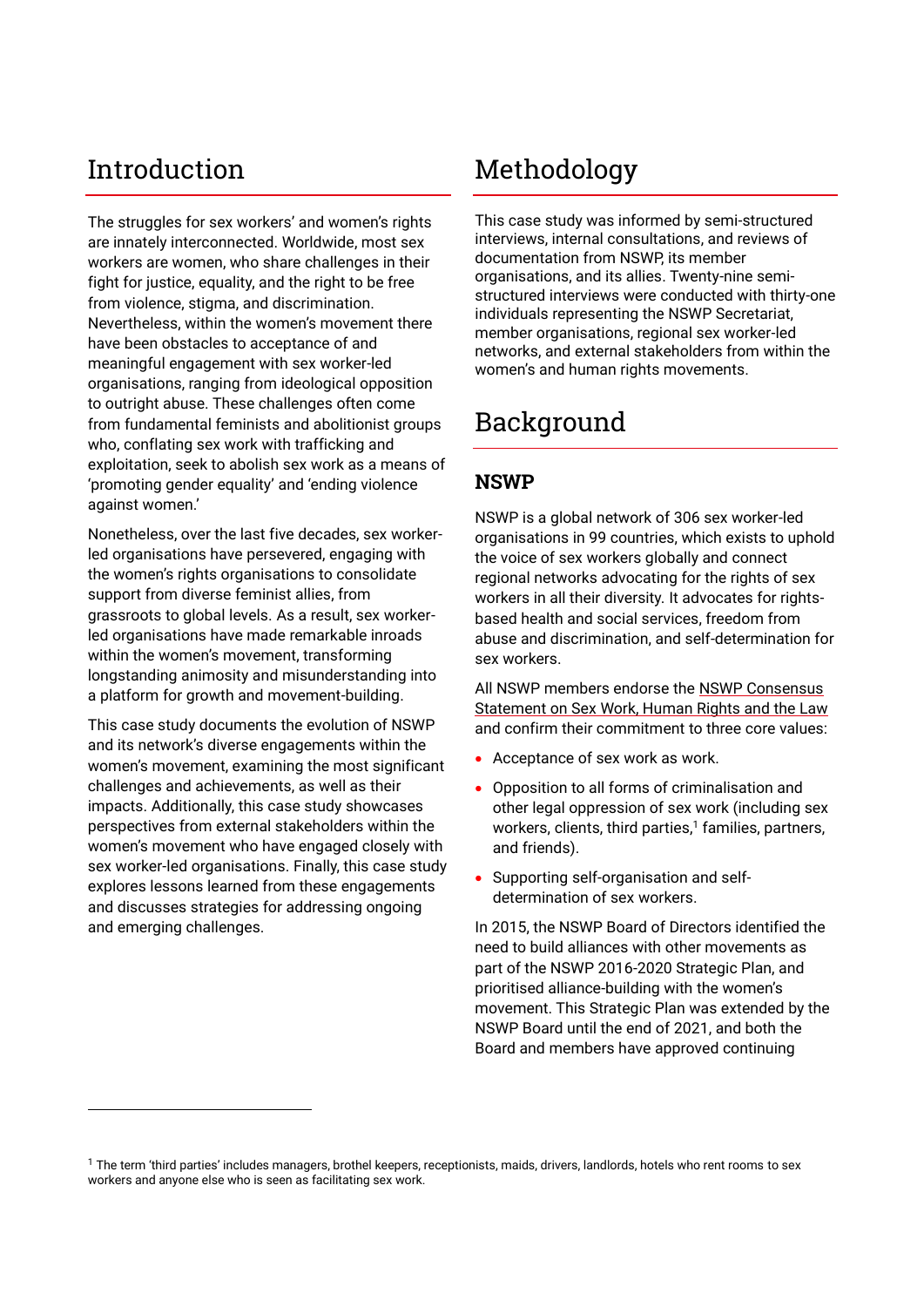

alliance-building with the women's movement as a priority within the next Strategic Plan.

### **Feminism and Sex Work**

The women's movement encompasses a broad range of individuals and organisations representing diverse beliefs, backgrounds, and forms of feminism. Accordingly, understandings of and approaches to sex work have varied significantly, mired in debates over language, power dynamics, and policy. This case study explores how the experiences of sex worker-led organisations within the women's movement have been predominately shaped by two opposing forms of feminism.

#### **Fundamental Feminism and Abolitionism**

Within the women's movement, the most vocal source of opposition to sex workers' rights has come from feminists who consider all sex work to be a form of violence, exploitation, and patriarchal oppression. These feminists, labelled variously as 'fundamental,' 'abolitionist,' 'prohibitionist,' or 'carceral' feminists, conflate sex work with exploitation and human trafficking, and often promote 'End Demand' or 'Nordic Model' legislation criminalising the purchase of sexual services and third-party involvement. This case study uses the umbrella term 'fundamental feminists and abolitionist groups' to describe those who disregard sex workers' agency and human rights, and insist that the elimination of all 'prostitution' is necessary to end violence against women and achieve gender equality. These feminists operate from a heteronormative understanding of sexuality and gender, which falsely presumes that all sex workers are cisgender women and that their clients are cisgender men.

#### **Sex Worker-Inclusive Feminism**

While fundamental feminists and abolitionist groups remain a significant source of opposition, there also exists a growing cohort of sex worker-inclusive feminists and women's organisations who uphold sex workers' agency and acknowledge sex work as work, requiring a labour rights approach. These feminists often operate from an intersectional approach, acknowledging the multiple forms of oppression that women face along the lines of gender identity or expression, sexual orientation,

race, migrant status, occupation, HIV status, drug use, and other factors. While the extent to which these feminists understand sex workers' rights issues and view sex work as an empowering or positive experience may vary, most crucially, they are open to engaging in dialogue and incorporating sex workers' voices as part of a broader feminist agenda.

#### **Origins of Engagement with the Women's Movement**

The struggle for sex workers' rights has been long articulated within women's movement spaces. The term "sex work" itself was originally coined at an anti-pornography women's conference in the late 1970s by sex worker activist Carol Leigh, as a means to emphasise women's agency, rather than their objectification.

NSWP members describe first encountering the women's movement through initiatives addressing other common challenges, such as sexual and reproductive health and rights (SRHR), and genderbased violence. In the early 1990s, NSWP members engaged with the women's movement in the context of the HIV epidemic. Today, the topic of HIV continues to serve as grounds for engagement between the women's movement and sex worker-led organisations.

Despite these commonalities, however, many sex workers describe these initial experiences as being exclusionary and adversarial, setting the stage for future challenges to meaningful engagement.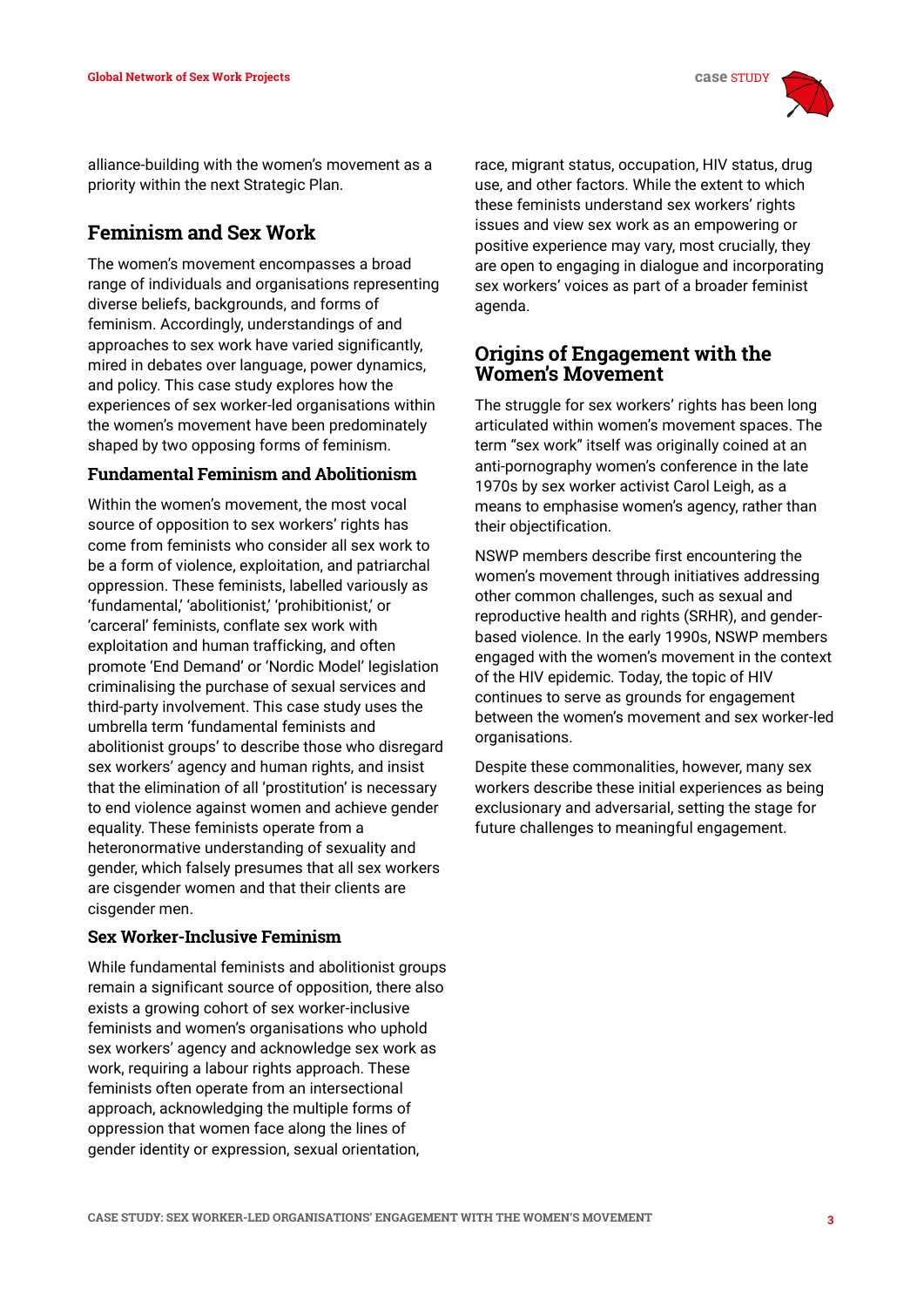# Challenges to Engagement: Perspectives from Sex Workers and External Stakeholder

**"The challenge for us is getting accepted. It all starts from there … If you don't understand [sex workers] and accept them as women… that is the biggest challenge."**

*Miriam Edwards, Regional Coordinator, Caribbean Sex Work Coalition*

#### **Stigma and Stereotypes Surrounding Sex Work**

One of the most fundamental challenges faced by sex workers within the women's movement is stigma rooted in stereotypes, moral judgments, and misinformation. Over the decades, the narrative of sex workers as agentless 'victims' needing to be saved has been co-opted by different feminist movements to bolster their own ideologies and agendas. Sex workers rejecting this narrative have often been labelled as 'pimps' or perpetrators of violence, further alienating them from women's movement spaces. Despite substantial evidence contradicting these narratives, evocative portrayals of victimhood, violence, and exploitation have been difficult to challenge, not only due to their emotional appeal, but because they are implicitly designed to silence and discredit sex workers' voices.

**"There's always this conflation [of sex work] with rape and slavery. So I think it's a very emotional argument, and many people really struggle to listen to us when they basically think that we promote rape."**

*Thierry Schaffauser, Coordinator, Syndicat du TRAvail Sexuel (STRASS), France*

In recent years, the growing power and resources vested in fundamental feminist and abolitionist groups have allowed them to promote these narratives on an increasingly massive scale.

### **Anti-Trafficking Narratives**

The widespread conflation of sex work with trafficking in persons and sexual exploitation, dating back to white slavery narratives from the end of the nineteenth century, has proliferated as fundamental feminists become increasingly enmeshed in antitrafficking agendas and funding. Today, the conflation of sex work, trafficking, and exploitation has formed the centrepiece of many feminist campaigns against sex work, waged under the guise of promoting gender equality and ending violence against women.

This conflation has been reinforced by ambiguous language surrounding trafficking, exploitation, and 'prostitution' within international legal and human rights frameworks, including th[e Convention on the](https://www.ohchr.org/en/professionalinterest/pages/cedaw.aspx)  [Elimination of Discrimination Against Women](https://www.ohchr.org/en/professionalinterest/pages/cedaw.aspx)  [\(CEDAW\)](https://www.ohchr.org/en/professionalinterest/pages/cedaw.aspx) and the [Protocol to Prevent, Suppress, and](https://www.ohchr.org/en/professionalinterest/pages/protocoltraffickinginpersons.aspx)  [Punish Trafficking in Persons](https://www.ohchr.org/en/professionalinterest/pages/protocoltraffickinginpersons.aspx) (the 'Palermo Protocol'). Article 6 of CEDAW, which calls for states to "suppress the exploitation of prostitution" has been habitually misinterpreted within women's movement spaces to advocate for the suppression of all sex work, particularly through 'End Demand' or 'Nordic Model' legislation criminalising the purchase of sexual services and third parties.<sup>2</sup>

 $^{\rm 2}~$  The term "third parties" includes managers, brothel keepers, receptionists, maids, drivers, landlords, hotels who rent rooms to sex workers and anyone else who is seen as facilitating sex work.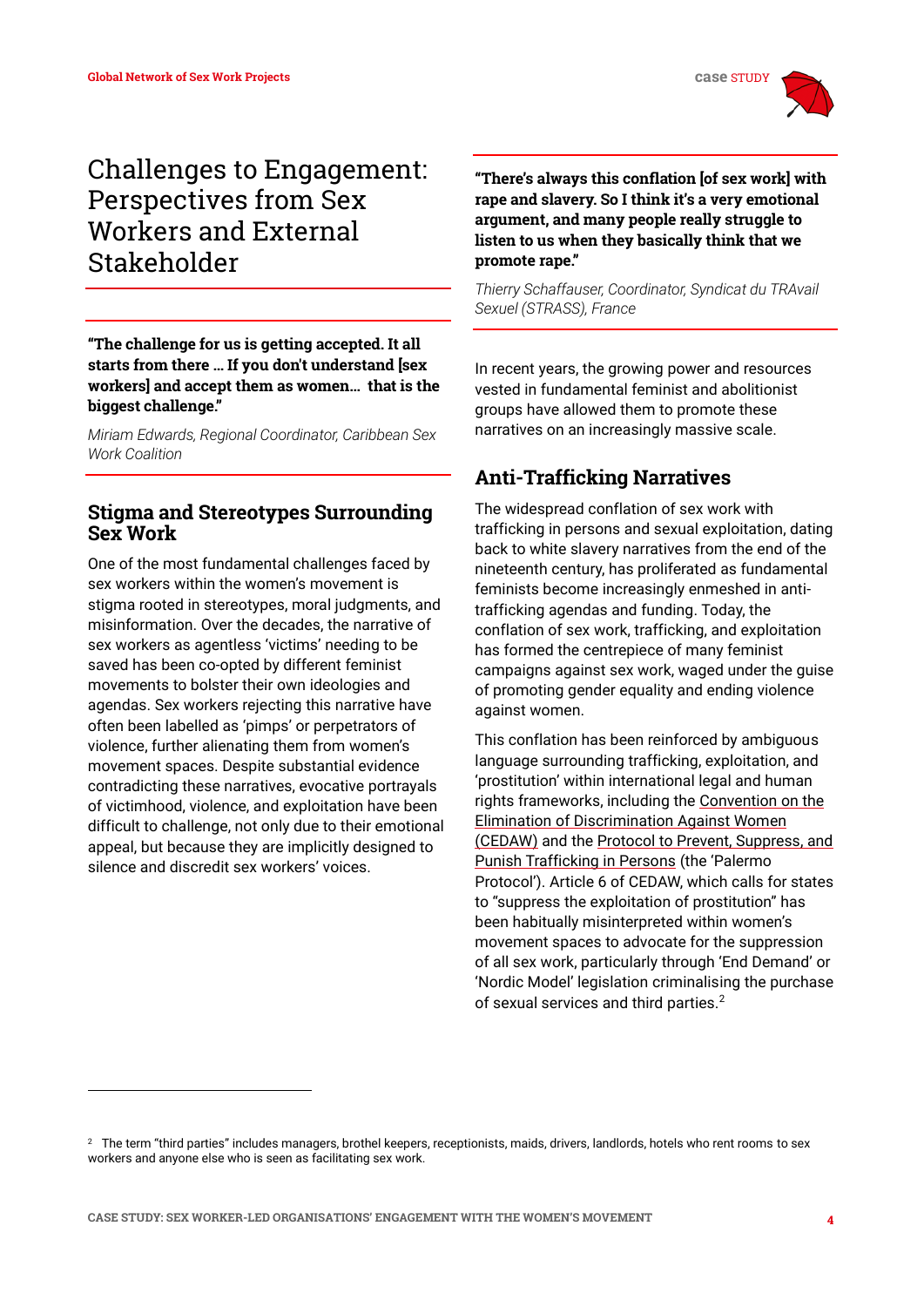

### **Exclusion, Discrimination, and Abuse**

Entrenched stereotypes, stigma, and discrimination have also fostered the widespread exclusion of sex workers from women's movement spaces. This exclusion may be overt – whereby sex workers are physically barred or removed from spaces – or it may take more subtle forms. For example, in 2016, when UN Women launched a consultation for the development of an organisational policy on sex work, they did so by conducting an online consultation only available in English, excluding most sex workers in the Global South, who have limited access to the Internet and do not read and write English.

Sex workers who do gain access to women's movement spaces have often been subjected to verbal, emotional, and even physical abuse from individuals who claim to promote women's rights and empowerment.

**"It really does feel quite violent… Some of these women would get very red in the face, and they would get right up in your face screaming, 'Shame! Shame on you!"**

*Jenn Clamen, Communications and Mobilisation Coordinator, Stella, l'amie de Maimie, Canada*

As a result, many women's movement platforms continue to be perceived as hostile spaces for sex workers.

#### **Maintaining Support and Meaningful Involvement**

Even in the absence of outward hostility, sex workerled organisations still face challenges to meaningfully engaging in discussions and decisionmaking processes which concern their lives and their work. When sex workers are invited to engage in women's movement spaces, their participation often remains tokenistic and superficial. As a result, even sex worker leaders who have participated in numerous women's movement platforms may feel like they are not accepted within the movement.

**"I would like to be integrated within the feminist movement. Even if I haven't had any negative interactions, I don't feel like I am part of the movement."**

*Lala Maty-Sow, President, And Soppeku, Senegal*

Sex worker-led organisations face the additional challenge of holding established allies accountable to consistently uphold and advocate for sex workers' rights, ensuring that sex workers are visible in all statements, policies, and discussions which concern them.

**"The main challenge is getting our feminist allies to actually recognise and talk about sex work as work, and not just pay lip service to it, and to include it in their statements, blueprints, and speeches."**

*Nadine Gloss, Policy Officer, NSWP*

Even when unintentional, this invisibilisation and exclusion has negative consequences for both sex workers themselves, and the sustainability of alliances. In 2020, when a global feminist alliance led by an NSWP ally drafted a statement calling for a Feminist COVID-19 policy, they excluded sex workers and women who use drugs from their list of groups disproportionately marginalised by the COVID-19 pandemic. Following communications with NSWP, although they did not amend their statement, they agreed to publish an additional statement of inclusion listing these populations. While sex workers were included, however, they did not include women who use drugs as a marginalised group.

In recent years, some women's movement actors have also backtracked on previous positions to espouse harmful ideologies, attesting to the fragility of support for sex workers' rights. This problem has been exacerbated by the continual rotation of individuals in positions of power and influence. In 2020, the former Executive Director of UN Women,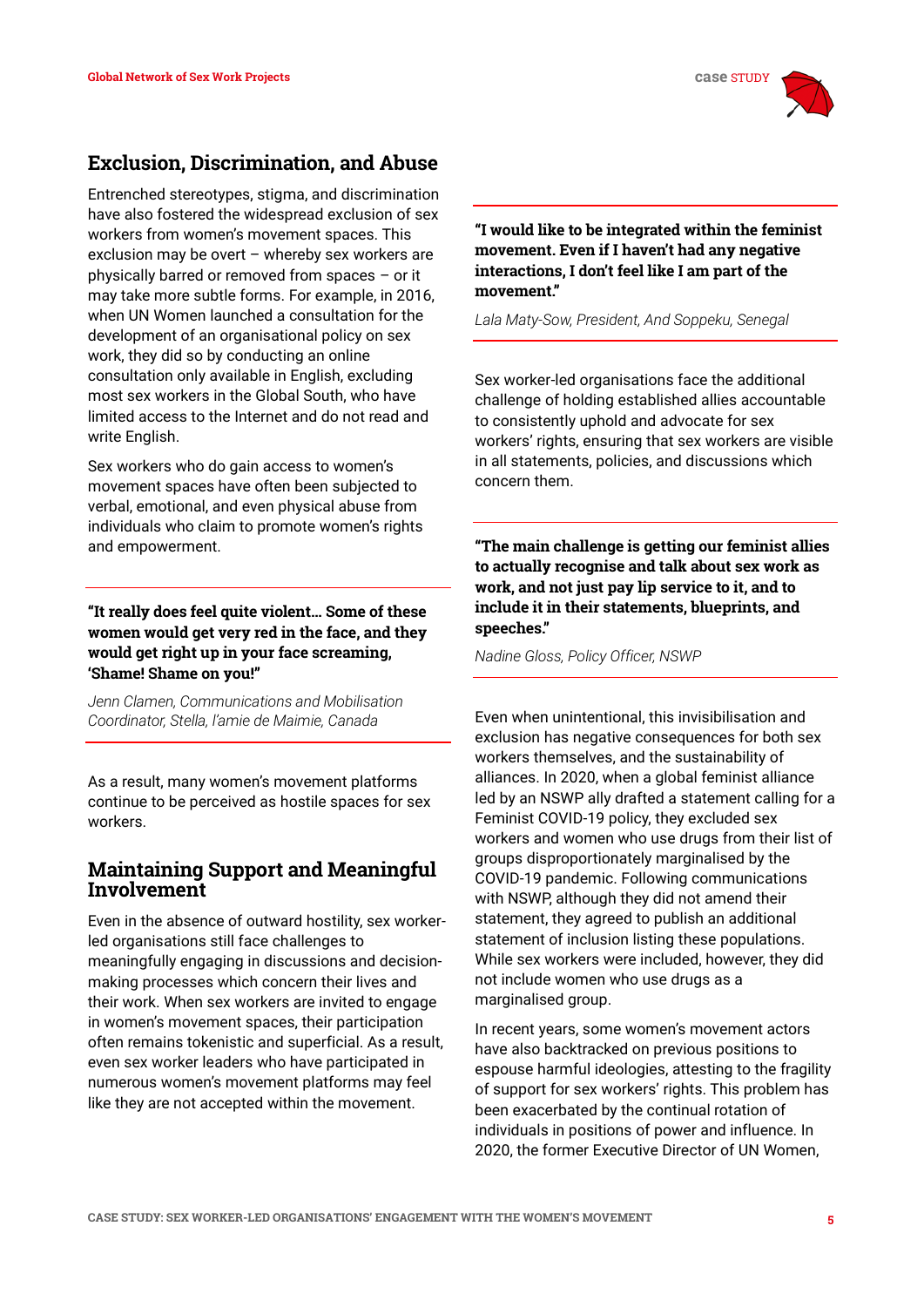

an agency that had previously professed a 'neutral' position on sex work, $3$  stated that the organisation's "core belief" was that all women sex workers are victims, and that sex work is "the most desperate thing, and the most unhealthy thing, and the most undignified thing that can happen to any woman."<sup>4</sup>

# **Challenges for External Stakeholders**

For many external stakeholders, the decision of how and whether to approach the topic of sex work is seldom straightforward. At the organisational level, apathy, unfamiliarity, and resistance can hamper efforts to address sex workers' rights, even where individual allies exist.

**"I'm thinking of people I know who might be inclined to advocate for work on sex worker rights within their organisations, and then I'm thinking, but how do you overcome that resistance, if you know other people don't want to work on that issue, or think it's not a priority, or think it's too difficult or contentious?"**

*Carolyn Eisert, Policy Advisor, Amnesty International*

In addition, the potential risk of backlash from membership, donors, and allies has served as a deterrent for some organisations. Amnesty International's landmark 2016 Policy on State Obligations to Respect, Protect and Fulfil the Human Rights of Sex Workers, which called for the full decriminalisation of sex work, remains one of the most enduring examples of how support for sex workers' rights can be weaponised in attempts to delegitimise human rights defenders. For other human rights NGOs, particularly those engaged with women's rights issues, this experience has served as a cautionary tale.

While these concerns have not entirely discouraged organisations from supporting sex workers' rights and engaging with sex worker-led organisations,

they have underscored the importance of devising precautionary measures and contingency plans for potential fallout, such as conducting staff trainings, informing donors and allies, and developing media plans.

<sup>&</sup>lt;sup>3</sup> "[Response from the Executive Director of UN Women to global letter dated 17 October 2019](https://www.passblue.com/wp-content/uploads/2019/11/Global-Letter-from-UN-Women-Executive-Director-re-Beijing25-and-Generation-Equality-Forum.pdf)," 25 October 2019.

<sup>4</sup> ["SWEAT's Response to utterances by the UN Women Executive Director, Phumzile Mlambo](http://www.sweat.org.za/2020/07/23/sweats-response-to-utterances-by-the-un-women-executive-director-phumzile-mlambo-ngcuka/)-Ngcuka," Sex Workers Education and Advocacy Taskforce, 23 July 2020.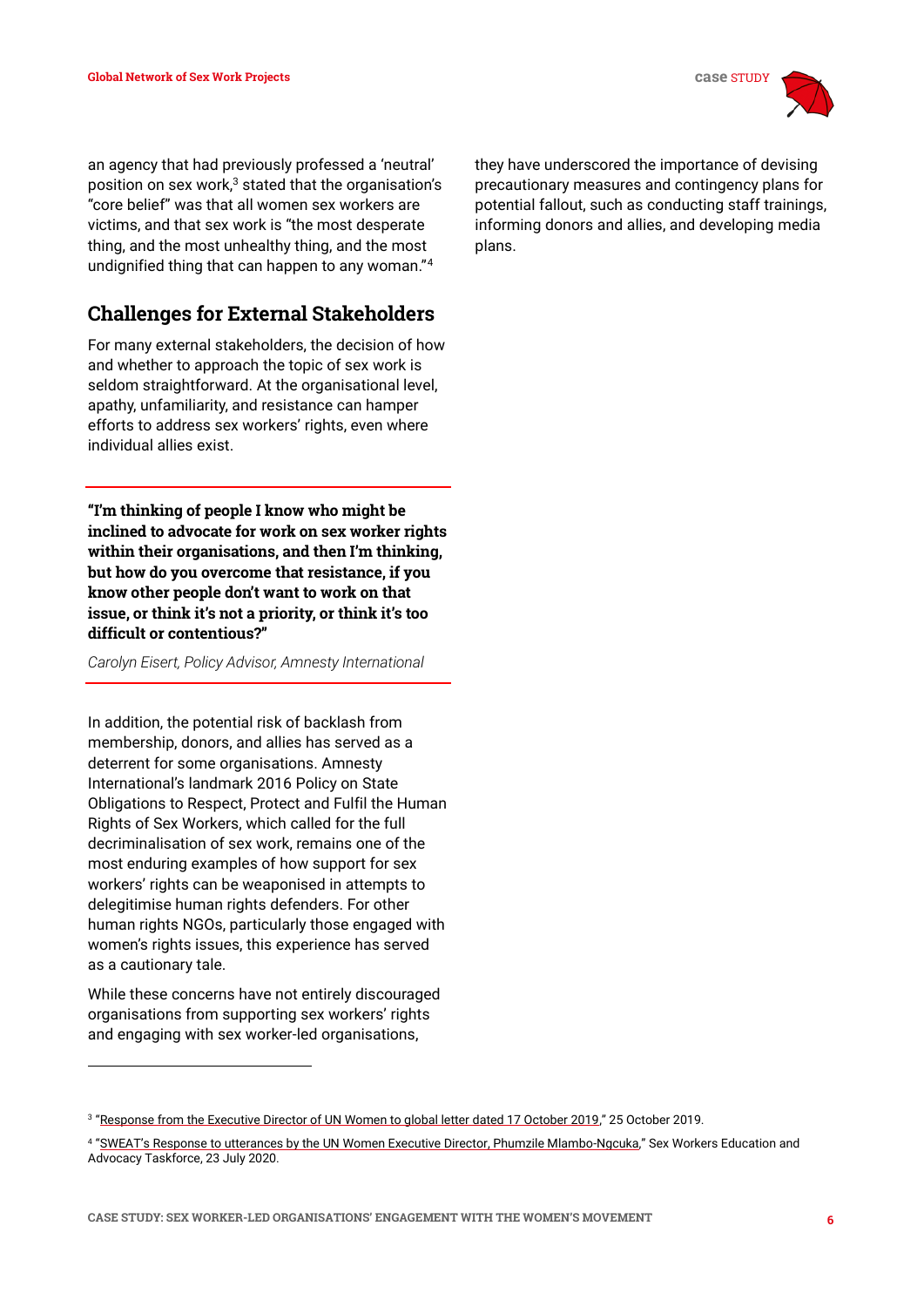

# Forms of Engagement and Key Achievements

Despite these challenges, sex worker-led organisations have made significant headway within diverse women's movement spaces. While this progress has not always followed a linear path, it has resulted in considerable achievements and impacts on alliance-building, policy, and capacitybuilding.

## **Alliance-Building**

#### **Local and National-Level Alliance-Building**

For many sex worker-led organisations, local and national-level alliances form the basis of engagement with the women's movement, enabling diverse groups to identify and mobilise around common challenges and goals. In doing so, these alliances have helped amplify the voices, not only of sex workers but of other marginalised women, fostering more inclusive women's movements from the ground up. Alliances at the local and national levels have also strengthened the capacity of both sex worker-led organisations and their partners through the exchange of knowledge, experience, and expertise.

#### **"For some issues, it's the women's movement who asks PLAPERTS for support, and for other issues, it's PLAPERTS that seeks support from the women's movement."**

*Karina Neira Bravo, Coordinator of Plataforma LatinoAmericana de Personas que EjeRcen el Trabajo Sexual (PLAPERTS)*

Whether these engagements have culminated in joint projects, advocacy initiatives, or policy campaigns, they serve an important role in fostering

solidarity and laying the foundation for further alliance-building, including at the international level.

#### **International Alliance-Building**

Some of sex worker-led organisations' most significant gains within the women's movement have been facilitated through alliance-building at the international level. These alliances have not only facilitated access to critical advocacy and policy platforms, but have helped garner broader support for sex workers' rights within the women's movement.

#### **Sex Worker Inclusive Feminist Alliance (SWIFA)**

The Sex Worker Inclusive Feminist Alliance (SWIFA), first conceived in 2016 and launched in 2018, has been an integral component of NSWP's alliancebuilding strategy within the women's movement. Consisting of eight core members,<sup>5</sup> SWIFA works to align rights-affirming positions on sex work across the UN system, support sex worker-led organisations' engagement with UN Treaty Bodies and Special Procedures, and facilitate engagement within women's movement spaces.

Since 2018, SWIFA partners have supported NSWP and its members to engage in what have been traditionally hostile women's movement spaces, such as CSW. In addition, SWIFA partners helped assert sex workers' rights within processes surrounding the Convention on the Elimination of All Forms of Discrimination Against Women (CEDAW), including throughout the development of the [General Recommendation No. 38 \(2020\) on](https://www.ohchr.org/EN/HRBodies/CEDAW/Pages/Recommendations.aspx)  [Trafficking in Women and Girls in the Context of](https://www.ohchr.org/EN/HRBodies/CEDAW/Pages/Recommendations.aspx)  [Global Migration.](https://www.ohchr.org/EN/HRBodies/CEDAW/Pages/Recommendations.aspx) 

Individual SWIFA members have also served as ambassadors of sex workers' rights to influence other actors within the women's movement. On a broader level, the mere existence of SWIFA has sent a powerful message that sex worker rights are a part of a feminist agenda that can no longer be ignored.

<sup>5</sup> SWIFA includes the African Women's Development & Communications Network (FEMNET), Amnesty International, Creating Resources for Empowerment in Action (CREA), Global Alliance Against Traffic in Women (GAATW), Global Network of Sex Work Project (NSWP), International Women's Rights Action Watch Asia Pacific (IWRAW-AP), Open Society Foundations (OSF), and Women's Global Network for Reproductive Rights (WGNRR).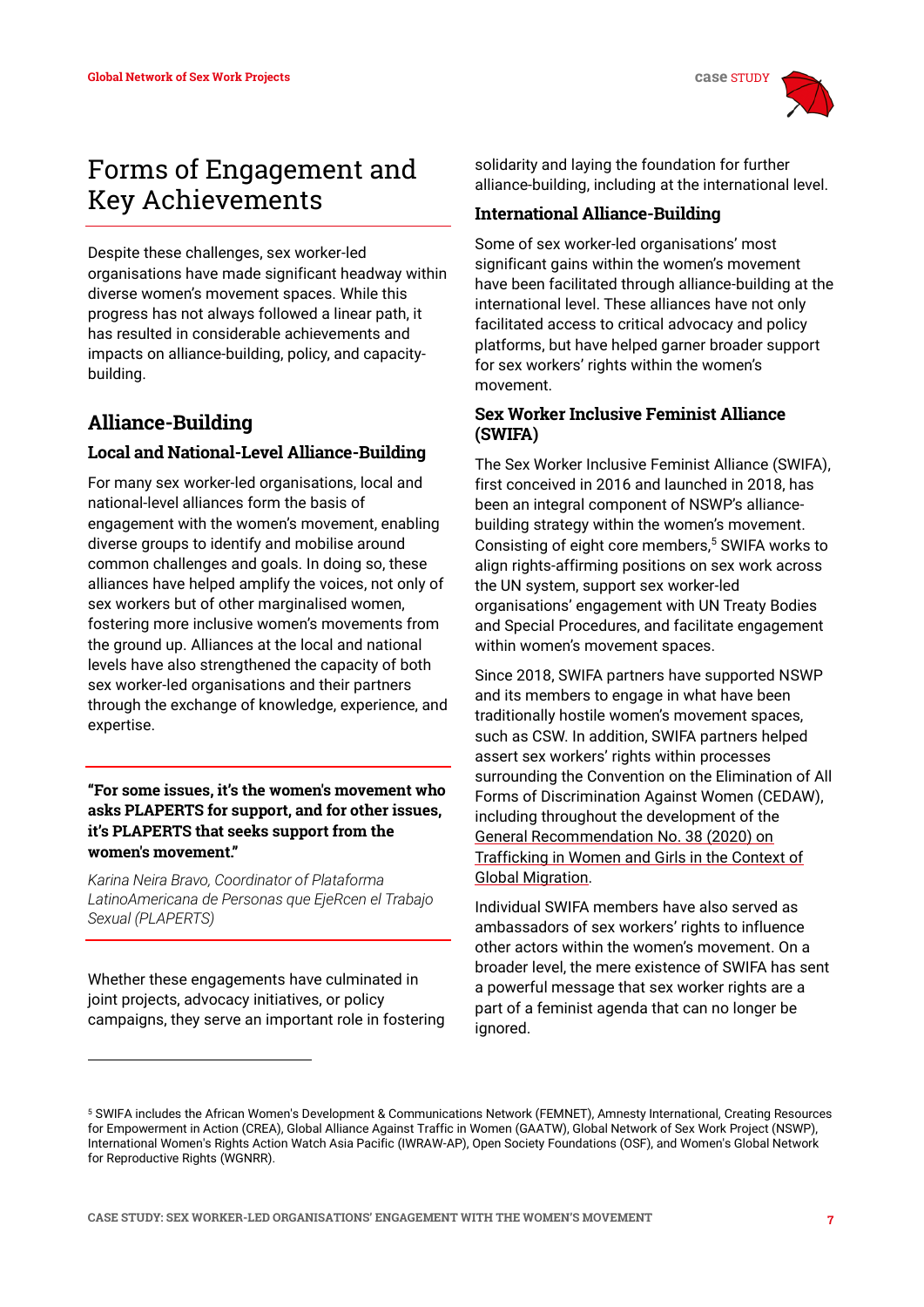

**"SWIFA has done really important work, and I think its existence is important, because it insists that sex worker rights are part of a feminist agenda."** 

*Susana Fried, Director of Global Programmes, CREA*

#### **Count Me In! Consortium**

The Count Me In! Consortium (CMI) was founded in 2016 as a joint initiative led by the international women's fund Mama Cash, together with women's rights organisations and the sex worker-led Red Umbrella Fund, to support the voices and activism of marginalised women, girls, trans, and non-binary people. Since then, NSWP has engaged with CMI members, including Creating Resources for Empowerment in Action (CREA), to participate and co-host events at the UN Commission on the Status of Women (CSW), as well as the Generation Equality Forum and other global convenings. In 2020, NSWP also contributed to CMI's [Counting Sex Workers In!](https://www.mamacash.org/en/counting-sex-workers-in-campaign) campaign to draw attention to the discrimination, harassment, and violence experienced by sex workers during the COVID-19 pandemic.

#### **Engagement in Advocacy and Policymaking Platforms**

From the grassroots to global levels, sex-worker led organisations have increasingly engaged with the women's movement to promote sex workers' rights in advocacy and policymaking platforms, resulting in increased visibility, as well as tangible policy developments.

#### **Association for Women's Rights in Development (AWID) International Forum**

The AWID International Forum, a global convening of feminist organisations hosted by the feminist membership organisation AWID, serves as an important advocacy platform for advancing sex workers' rights. In 2012, for the 12th AWID International Forum in Istanbul, the Asia Pacific Network of Sex Workers (APNSW) and NSWP collaborated with AWID to create a safe space for

sex workers and feminists to engage. As part of this engagement, KayThi Win, then chairperson of APNSW, delivered a plenary speech at the Forum, calling for the recognition of sex work as work and for the women's movement to speak out against violations of sex workers' rights. After receiving overwhelming support, KayThi was subsequently elected to AWID's board, and APNSW has since regularly engaged with AWID.

**"That was the first time for sex worker engagement globally in the AWID forum… The outcome was that APNSW is now continuously communicating and involved with women's rights organisations and the women's movement."** 

*KayThi Win, Regional Coordinator, APNSW*

#### **UN Commission on the Status of Women (CSW) / Beijing+25 / Generation Equality**

The evolution of sex workers' participation within UN platforms for gender equality, including CSW, the Beijing +25 review process, and the Generation Equality Forums, marks one of the most visible advancements within the women's movement. Once considered an overwhelmingly hostile environment where sex workers faced exclusion, verbal abuse, and even physical altercations, these platforms have since evolved into spaces where sex workers and their allies can meaningfully engage.

Since 2019, NSWP, in collaboration with CMI and SWIFA, has co-hosted side and parallel events at CSW63, CSW64, and CSW65, and has facilitated the attendance of sex worker delegations at CSW63 and CSW64, as well as virtual participation in CSW65. In 2019, sex worker representatives also participated in regional Beijing+25 meetings in Africa, Asia Pacific, Europe and Latin America to review the implementation of the Beijing Declaration and Platform for Action.<sup>6</sup> In addition, Phelister Abdalla, National Coordinator of KESWA, Kenya and NSWP Vice President, was selected as a member of the Civil Society Advisory Group of the Generation

<sup>6</sup> NSWP, 2020, "[Briefing Note: Beijing+25](https://nswp.org/resource/nswp-briefing-notes/briefing-note-beijing25)."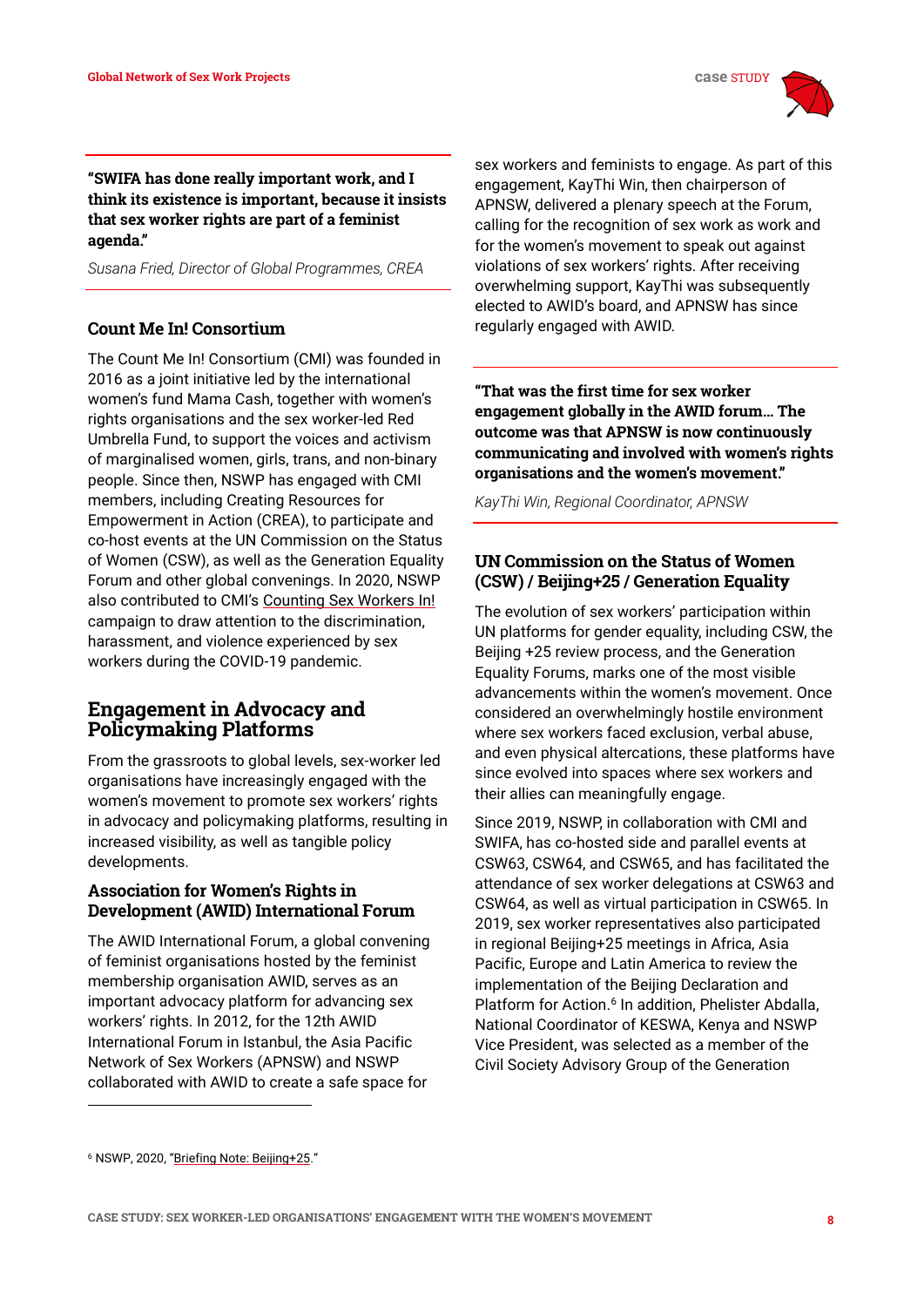

Equality Forum, a multi-stakeholder convening aimed at fostering gender equality within different issue areas over a five-year period.

Not only has participation within these platforms increased the visibility of sex worker rights agendas on a global stage, but it has also strengthened support from mainstream women's groups, including those who were previously ambivalent.

**"What we saw, last year, was mainstream women's groups actually coming out and defending our right to be present, and for our voices to be heard. And I think that can only advance our calls, because previously, we would be shut down and silenced, and nobody would speak."** 

*Ruth Morgan Thomas, Global Coordinator, NSWP* 

Participation in UN gender equality platforms has also had a powerful impact on sex worker leaders, facilitating connections to donors, national policymakers, and regional women's movement platforms.

#### **CEDAW**

Collaboration with women's organisations, in particular the International Women's Rights Action Watch Asia Pacific (IWRAW-AP), has significantly strengthened the capacity of sex worker-led organisations to engage in processes surrounding CEDAW. While many NSWP members have long engaged with CEDAW by submitting shadow reports, technical support and resources provided by NSWP have helped increase the scope and frequency of contributions by sex worker-led organisations, and trainings conducted by IWRAW-AP build confidence and knowledge among sex worker delegations. NSWP and IWRAW-AP's jointly published [Framework](https://www.nswp.org/resource/other-publications/framework-rights-sex-workers-and-cedaw)  [on Rights of Sex Workers and CEDAW](https://www.nswp.org/resource/other-publications/framework-rights-sex-workers-and-cedaw) and Shadow [Report Guidelines on CEDAW and Rights of Sex](https://www.nswp.org/resource/other-publications/shadow-report-guidelines-cedaw-and-rights-sex-workers)  [Workers,](https://www.nswp.org/resource/other-publications/shadow-report-guidelines-cedaw-and-rights-sex-workers) as well as NSWP's [Smart Guide to CEDAW,](https://www.nswp.org/resource/nswp-smart-guides/smart-guide-cedaw)  have served as additional resources for engagement with CEDAW.

Over the last five years, sex workers' engagement with CEDAW processes has led to a steady increase in rights-affirming recommendations issued by the CEDAW Committee expressing concern over punitive laws, stigma and discrimination, and

access to justice for sex workers  $-$  a direct result of sex workers' presence and persistence.

**"For the first time in Central Asia, the CEDAW Committee issued recommendations directly related to changing the government and society's attitudes towards sex workers… And of course, all of these recommendations were passed on to the state authority tasked with implementation in the country."**

*Nataliya Zholnerova, Director, Ameliya, Kazakhstan* 

At the same time, challenges remain to ensure that rights-affirming recommendations are consistently issued by the CEDAW Committee, largely due to the Committee's abolitionist membership. For example, despite sex workers' active contributions throughout the development of the *General Recommendation (GR) No. 38 on Trafficking in Women and Girls in the Context of Global Migration*, the final General Recommendation promoted a range of regressive standards, including 'End Demand' measures grounded in the conflation of sex work and trafficking. Nonetheless, sex worker-led organisations' continued engagement with the CEDAW Committee has made it clear that sex workers' rights can no longer be ignored within the mandate of CEDAW.

#### **National-Level Policymaking**

Many sex worker-led organisations also engage with the women's movement in the context of national policy- and decision-making. While the full extent of NSWP members' national-level engagements cannot be captured, their potential to effect positive change is immense.

In New Zealand, the only country to fully decriminalise sex work to date, sex workers' collaboration with diverse women's organisations played a key role in the development and passage of the 2003 Prostitution Reform Act.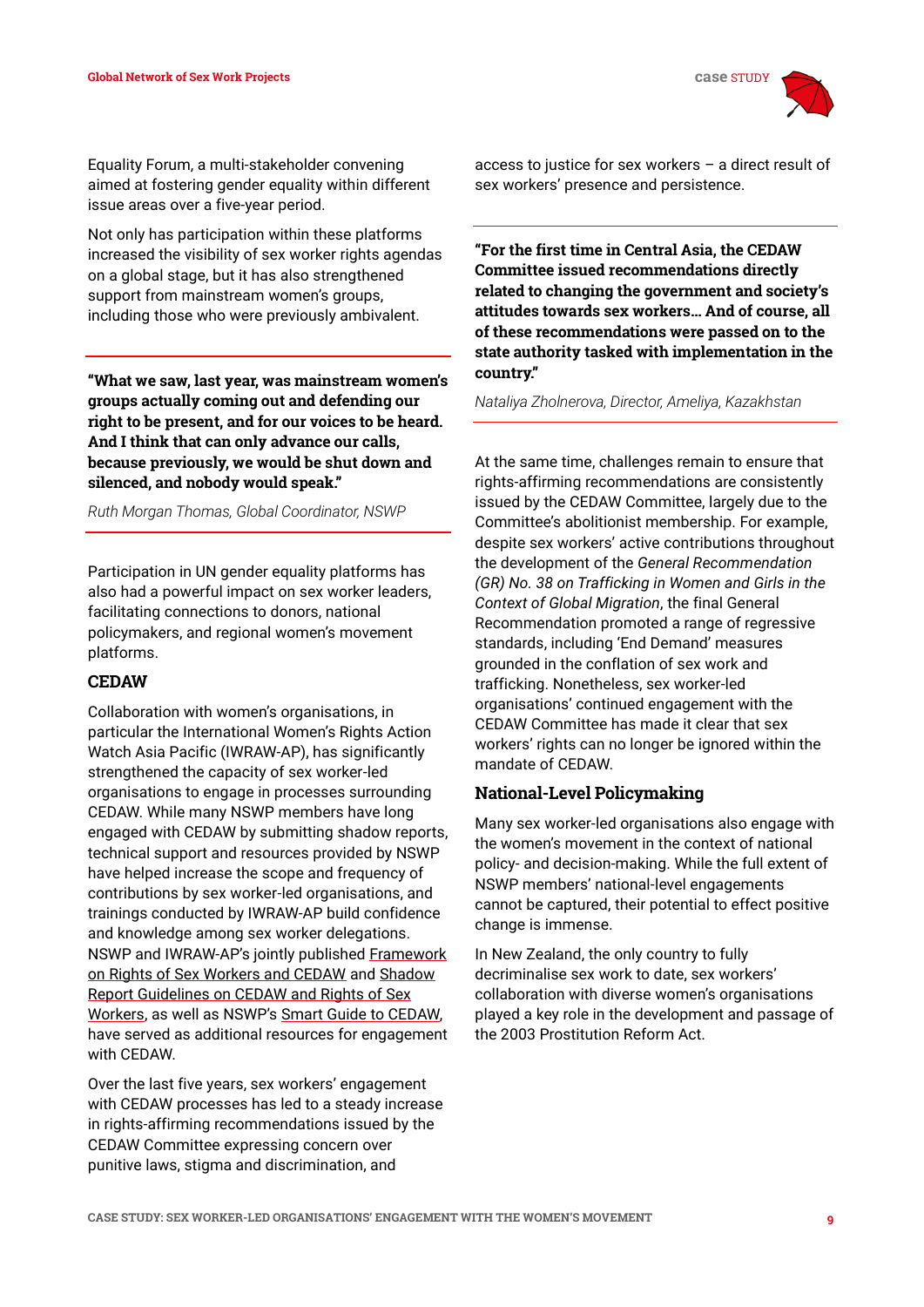**"[The heads of the women's organisations] collaborated with us to sit around to work on the legislative drafts [of the decriminalisation bill] that we presented to the politicians. And it was an eclectic group."** 

*Catherine Healy, National Coordinator, Aotearoa New Zealand Sex Workers' Collective, New Zealand*

As national women's movement organisations increasingly influence government institutions, shaping state feminisms, it has never been more important for sex workers' voices to be heard in these spaces.

**"Our aim is to make sure that we are in all the processes, because the women's movement are more vocal… if they sit in government structures, we strongly feel that sex workers shouldn't be left behind."**

*Kholi Buthelezi, National Coordinator, Sisonke, South Africa*

#### **Impacts of Engagement for Women's Movement Stakeholders**

Engaging with sex worker-led organisations has also had significant impacts on women's movement organisations, fostering shifts to rights-affirming positions and strengthening the advocacy of established allies.

#### **Organisational Impacts**

For many external stakeholders in the women's movement, engagement with sex worker-led organisations has been a source of significant organisational growth. Not only has this work fostered new connections to sex workers as allies, partners, and collaborators, but it has also deepened approaches to women's rights from an intersectional lens.

**"We're constantly learning about how sex worker rights are framed, and how having a sex worker lens enables really deep and interesting critiques of economic justice, capitalism, bodily autonomy. We learn all the time from how sex workers are able to put forward their analysis and their perspectives and theory."** 

*Hakima Abbas, Co-Executive Director, AWID* 

Organisational learning has also been facilitated by conducting teach-ins and trainings by sex worker-led organisations, drafting position papers, and developing organisational 'roadmaps' on sex workers' rights. In addition to expanding awareness of sex workers' rights across organisations and their membership, these experiences have promoted greater reflection on the meaning of allyship itself.

#### **Movement-Level Impacts**

On a broader scale, engagement with sex worker-led organisations has a domino effect on other stakeholders within the women's movement. Allies have noted how cultivating spaces for diverse feminists to convene and engage with sex workers has created new opportunities for dialogue which may otherwise have not occurred. These spaces have been particularly instrumental in shifting the views of women's movement actors who were previously uninformed or undecided about sex workers' rights.

**"We did a Count Me In! conference that [was]… an intentional cross movement space to build and create conversations. A number of people who went to that conference have told me how important it was. It was the first time they met a sex worker, for instance, and how fundamentally that shifted the way they saw the issue of sex work and sex worker rights as not part of, and then part of, a feminist agenda."**

*Susana Fried, Director of Global Programmes, CREA* 

In addition to organising conferences and meetings, women's organisations have also engaged with sex workers to establish structures and institutions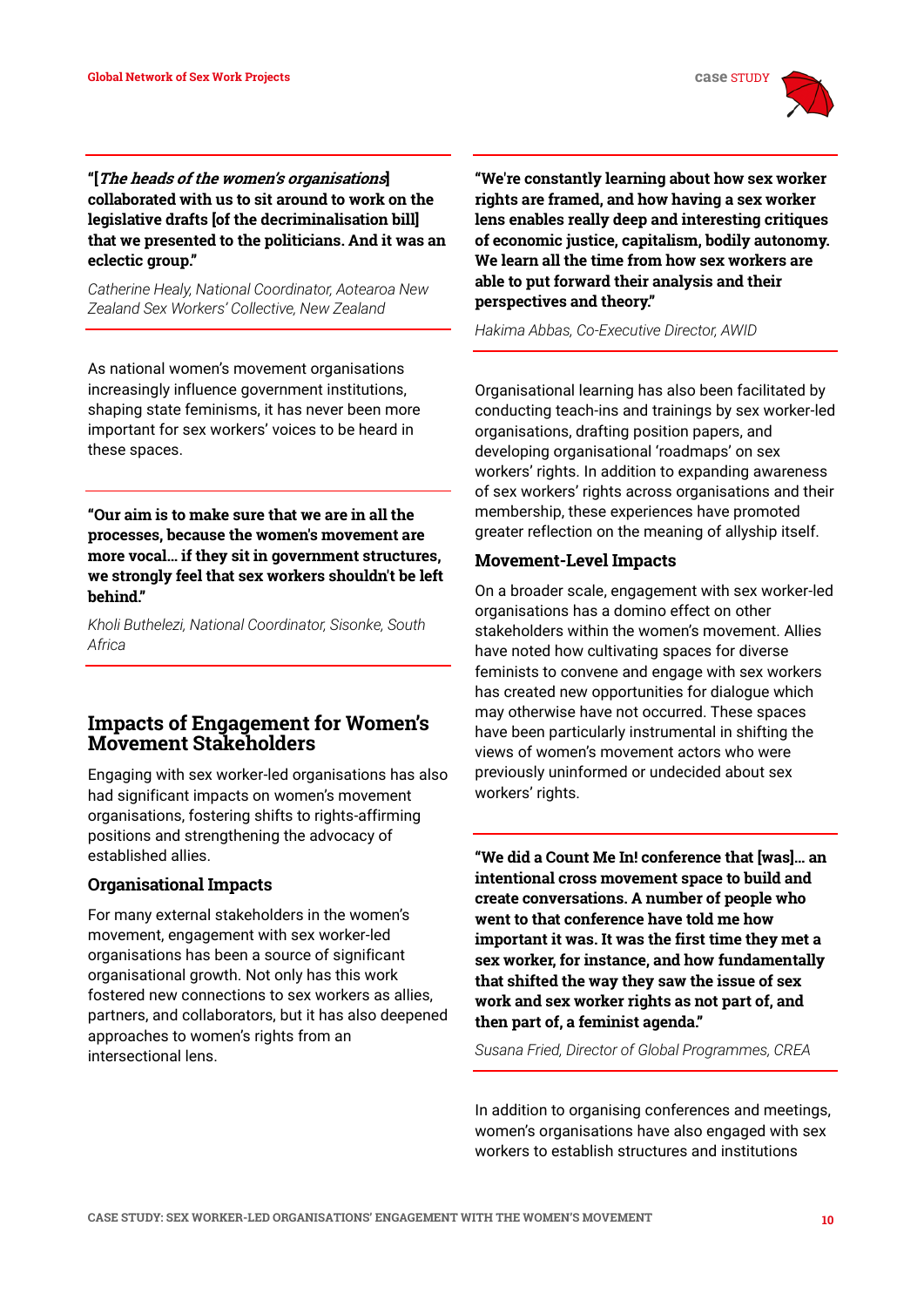which have positive impacts across movements. The feminist donor Mama Cash, which helped launch the sex worker-led Red Umbrella Fund (RUF) in 2012, and which continues to serve as its administrative host, noted how RUF has reinforced their role in promoting sex worker rights within the broader women's movement.

**"I do think our being so closely linked to the Red Umbrella Fund ensures that we are constantly on the watch out for what role we should be playing as Mama Cash, to ensure that sex worker rights are front and centre in different agendas."** 

*Happy Mwende Kinyili, Director of Programmes, Mama Cash*

As attacks on sex workers' rights by fundamental feminists and abolitionist groups proliferate, it remains important for allies to reflect upon how they can further develop and leverage their positions to foster positive change across the women's movement.

# Key Learnings and Strategies for Successful Engagement

Decades of experience and learning have enabled sex worker-led organisations and their allies to develop and hone strategies for successful engagement within the women's movement. The following strategies have been identified by both sex worker-led organisations and women's movement allies in order to promote meaningful and impactful engagement.

# **Finding Common Ground**

From the earliest days of sex workers' involvement with the women's movement, the importance of identifying common challenges and goals has been clear. While HIV, anti-violence initiatives, and SRHR have long served as rallying points for collaboration, the commonalities across the sex worker rights and women's movements are vast. In light of the increasing conflation of sex work with trafficking and exploitation, this strategy has never been more critical as a means to challenge misinformed antitrafficking narratives which promote harmful policies and alienate sex workers from women's movement spaces.

**"It's incredibly important for us to find common ground and for [the women's movement] to understand that we are very opposed to exploitation – particularly of children, obviously. And that we're not looking to put a red light on every corner – we're just looking to make our world safer."**

*Alex Andrews, Executive Director, SWOP Behind Bars, USA* 

For external stakeholders who wish to start engaging with sex workers' rights, it is similarly helpful to identify overlapping priorities which can be leveraged to garner support within their organisations. Even though many organisations may not be immediately prepared to advocate for the full decriminalisation of sex work, they can still identify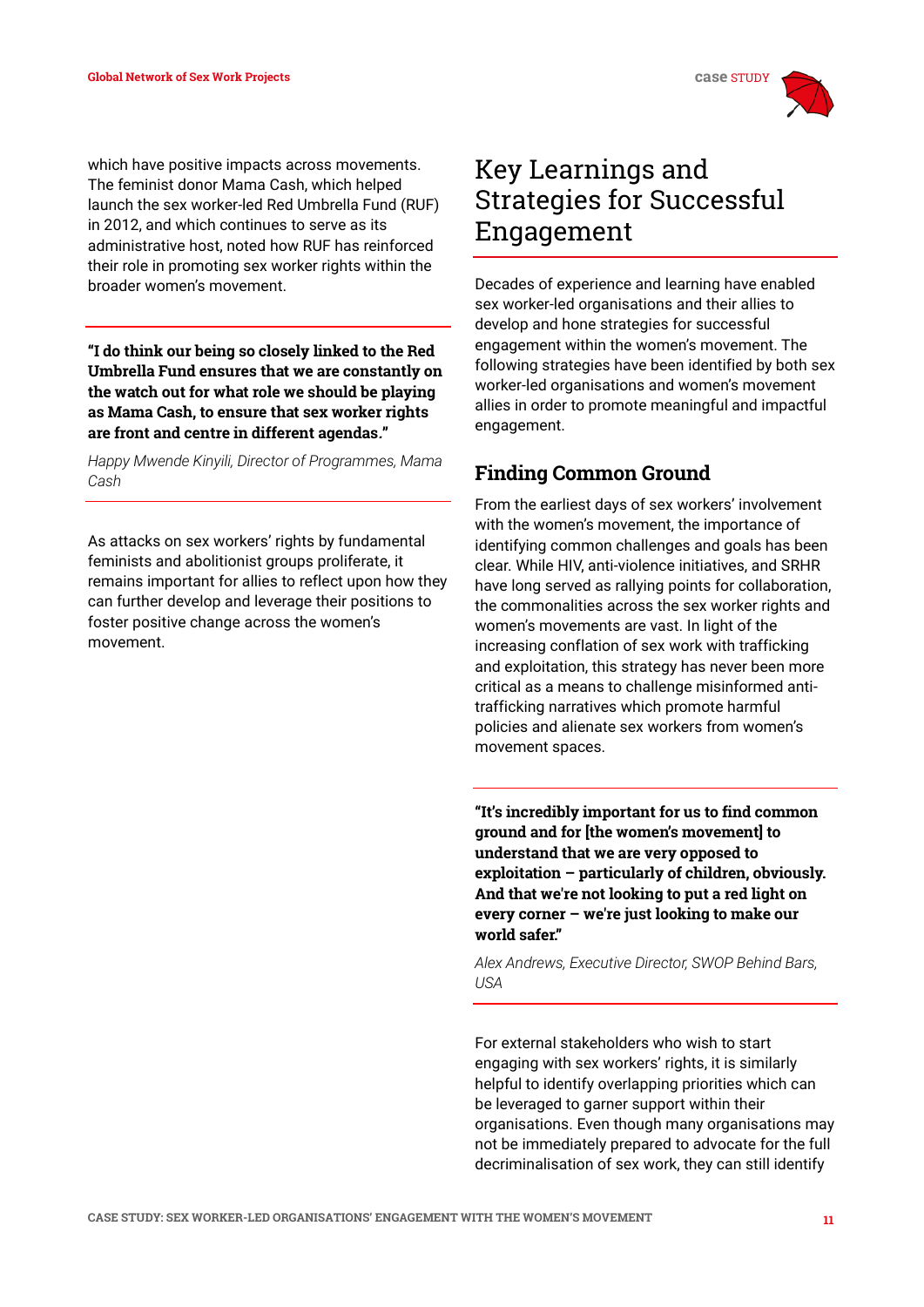other angles from which to support sex workers' rights which align with their organisational priorities, mandates, and capacities.

**"For Amnesty, we're driven to address human rights violations, and that was the draw-in. Maybe for an organisation working on gender-based violence, violence against sex workers could be the animating question... There's [a strategy] there, in terms of telling the story of why these issues are central to organisations."**

*Carolyn Eisert, Policy Advisor, Amnesty International* 

## **Alliance-Building and Partnership**

Alliance-building and partnership between sex worker-led organisations and women's rights organisations has also served as an essential strategy for promoting meaningful engagement and effecting change. Not only have alliances facilitated sex workers' participation in historically hostile and exclusionary spaces, but they have also supported the creation of new platforms promoting dialogue, collaboration, and capacity-building. In addition, alliances help amplify the voices of women across marginalised groups to more effectively advocate for change.

**"If we do partnerships together, then we have that unified voice that is addressing key issues that are affecting us as women, but also our colleagues in different walks of life that need their voices to reach the different levels of policy and key decision-making tables."**

*Dorothy Namutamba, Director of Programmes and Advocacy, International Community of Women Living with HIV Eastern Africa*

At the same time, care must be taken to ensure that alliances and partnerships are cultivated strategically. Experience has shown that strong, sustainable alliances are not born overnight, and must be grounded in shared principles and values.

**"It always takes time when building alliances with the women's movement, but it is worth it if you can come up with a core group of people who agree … the evolution is about focus[ing] on building meaningful partnerships and meaningful alliances with people who truly believe in our core values."**

*Ruth Morgan Thomas, Global Coordinator, NSWP* 

## **Targeting the 'Movable Middle'**

Another key lesson learned through engagement is that attempting to shift the positions of hard-line fundamental feminists and abolitionist groups is seldom productive. Instead, it often proves more effective to focus on shifting the positions of actors and organisations within the 'movable middle' – those who do not have a firm position on sex work, or who are open to considering sex workers' lived experiences from a rights-based perspective.

**"What I've learned is not to bother with people that have already made up their mind – they're never going to change. I don't bang my head on that particular brick wall, but look for the people who are still making up their mind or are open, and only use my energy on them."**

*Liz Hilton, Representative, Empower, Thailand* 

As many organisations remain hesitant to openly support sex workers' rights due to fears of backlash or a perceived lack of information, it remains essential for sex worker-led organisations and their allies to share their knowledge and experience. In this way, sex worker-led organisations and their allies can influence the 'movable middle,' reaching a critical mass of support within the women's movement which is capable of overpowering even the strongest of opposition.

## **Soft Power and Empathy**

Along with targeting the 'movable middle,' it has also proven effective to adopt a gentler, less aggressive approach when addressing challenges from within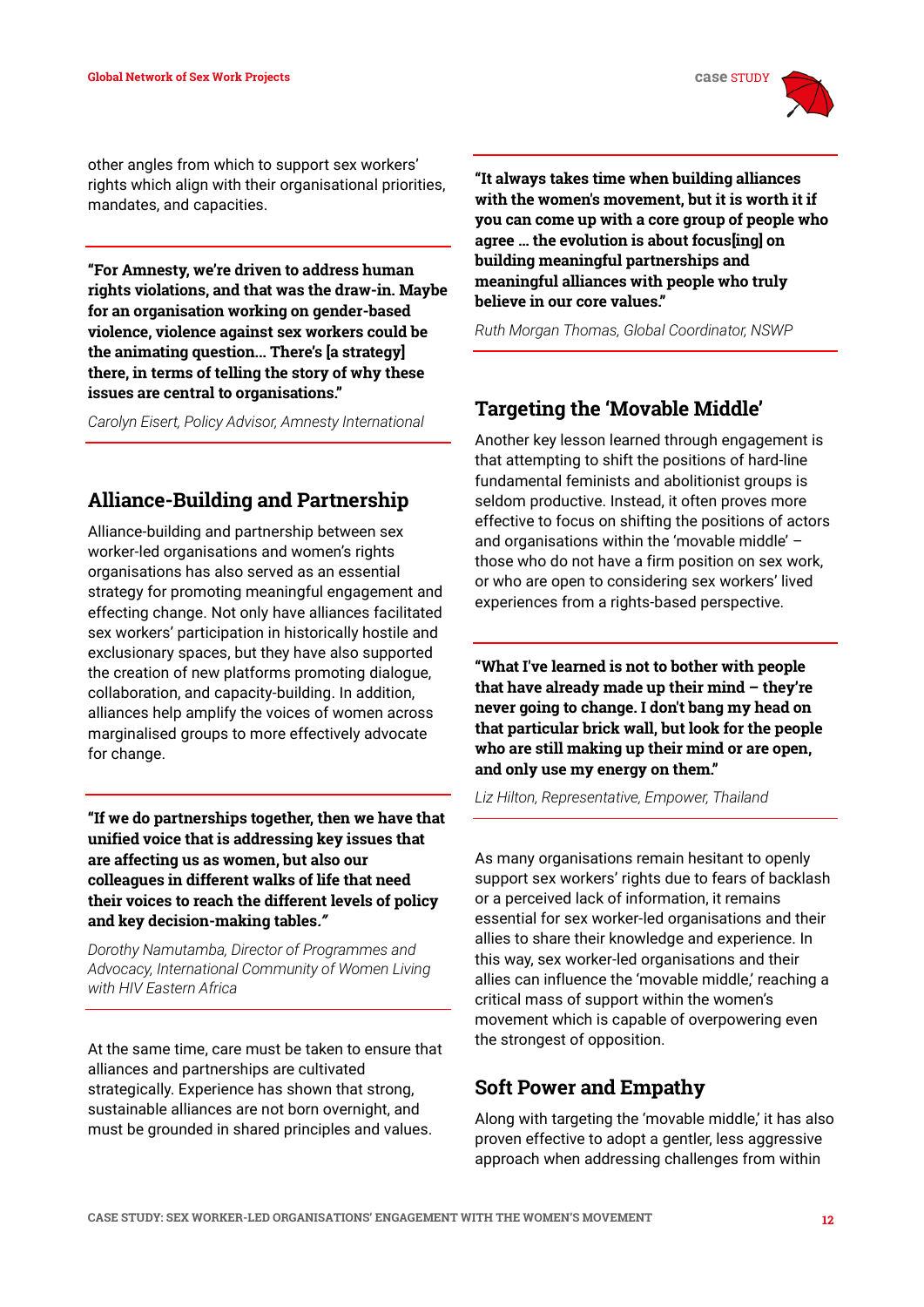

the women's movement. The tactic of 'fighting fire with fire' frequently exacerbates tensions and is counterproductive to long-term success and sustainability. Instead, many sex worker-led organisations have found it prudent to remain calm, collected, and where possible, empathetic – presenting evidence and experience without succumbing to emotion.

#### **"Empathy is a feminist value, and we just need a little bit of empathy to realise that we are all in the same ship against patriarchy."**

*Sabrina Sanchez, Coordinator, European Sex Workers' Rights Alliance (ESWA)* 

Adopting a 'soft power' approach does not mean that sex workers must avoid confrontation, but rather approach tense situations in a strategic and measured way.

**"What has been my strategy... has been showing my hand to the abolitionists and saying, 'Would you like to know me, would you like to hear my arguments?' ... And if you're going to spit on my hand, then do it in front of everyone else, because I want them to see that you don't respect the fact that I'm living, I'm experiencing things, and I've seen things."**

*Cybèle Lespérance, Administrator, STRASS, France* 

#### **Patience and Persistence**

Since progress within the women's movement is often incremental and setbacks are common, patience and persistence were also emphasised as key strategies for engagement. By standing firmly and patiently in their own positions, sex worker-led organisations can create the space for women's movement actors to shift their perspectives.

**"Things take time, and you have to be patient… It's not about browbeating people – it's about bringing them along slowly, whilst maintaining a line and not wavering from it, and getting them to make little steps forward themselves."**

*Neil McCulloch, Senior Policy Officer, NSWP* 

At the same time, the urgency of supporting sex workers' rights has never been clearer, while women's rights remain under threat worldwide. Therefore, it is essential to establish a balance between patience and urgent action to ensure that sex workers' rights are not forgotten.

### **Practicing Self-Care and Compassion**

Lastly, given that the women's movement remains a contentious space for sex workers' rights activists and their allies, the importance of practicing selfcare and compassion cannot be understated. In the face of continual hostility, aggression, and abuse encountered from within the women's movement, sex worker-led organisations and activists have developed various self-care strategies to cope and recharge. These strategies consist of setting boundaries, establishing community and organisational support systems, and learning to deflect negative emotions directed towards sex workers. Such strategies have not only helped safeguard activists' personal wellbeing, but have helped ensure the sustainability of the movement as a whole.

#### **"If you don't take care of yourself, you won't be able to keep going, and won't be able to pass on the knowledge that you have to other people."**

*Eugenia Aravena, President, Red por el Reconocimiento del Trabajo Sexual Argentina, Argentina* 

For external stakeholders who are engaging with sex worker-led organisations, navigating a contentious environment within their own organisations and the women's movement at large, it is equally important to practice self-compassion.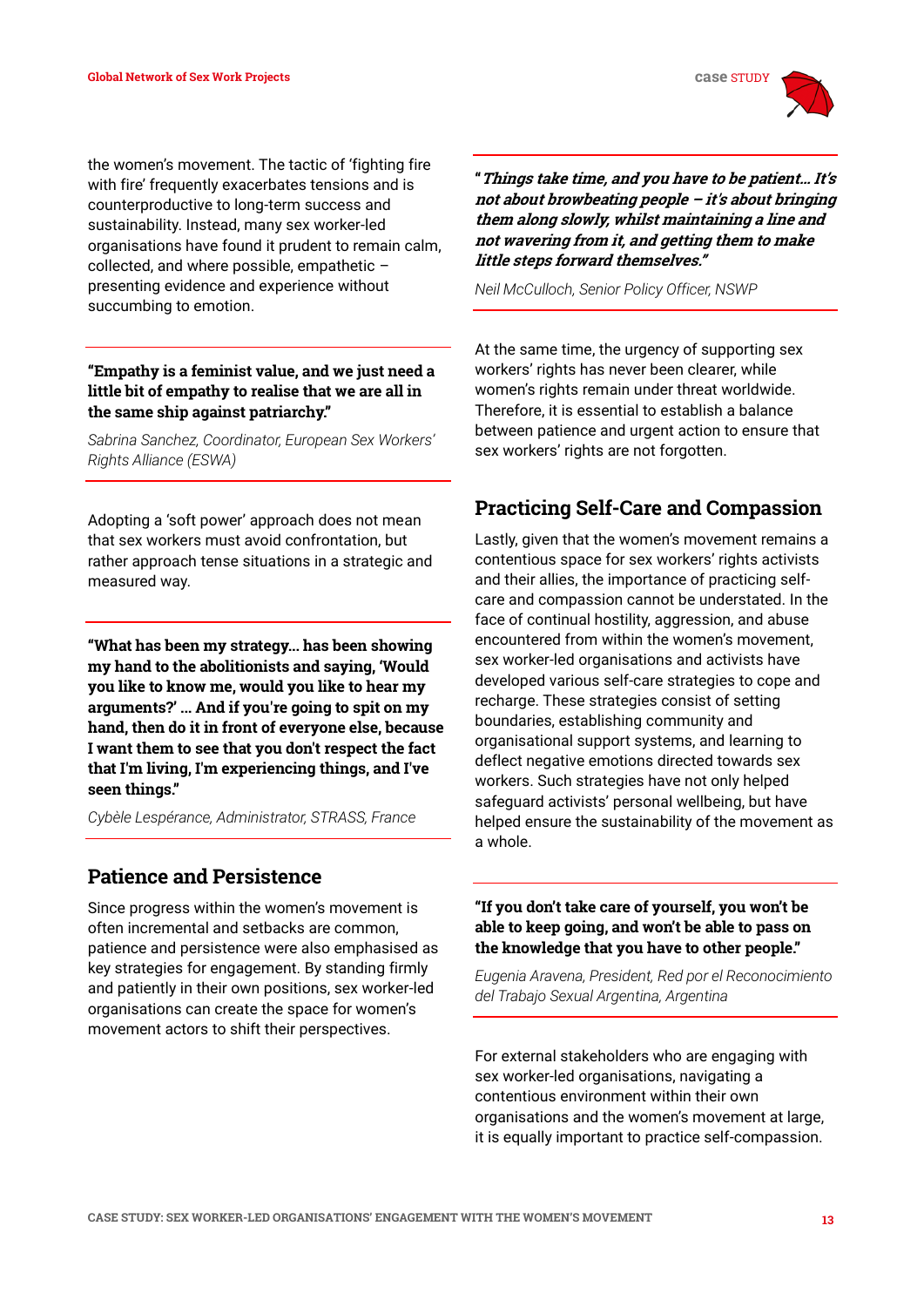

**"You've got to step out, you've got to challenge yourself. There's people to support you and your learning. You're not foolish if you don't know something, you're not a bad person if you don't know something. Be open. Ask questions. But you have to do it now; you shouldn't wait any longer. We are in a critical moment."**

*Erin Williams, Program Director, Sexual and Reproductive Justice, Global Fund for Women* 

# Conclusion

As fundamental feminists and abolitionist groups continue to consolidate support, engaging with the women's movement will remain a critical component of advancing sex workers' human rights. This engagement must not only be reactive, to counter harmful narratives and policies, but must also be proactive, creating new opportunities for dialogues and partnership within intersectional, sex work-inclusive feminism.

Moving forward, many challenges remain within the women's movement. By infiltrating the antitrafficking movement, fundamental feminists and abolitionist groups have gained an unprecedented platform for promoting anti-sex work policies and laws. In addition, the concurrent rise of 'gendercritical' feminism, espousing transphobic and exclusionary definitions of womanhood, further threatens both trans and sex worker communities. Lastly, the ongoing challenge of shrinking spaces and funding opportunities for sex worker-led organisations has been exacerbated by the COVID-19 pandemic. As the majority of global women's movement convenings shift online, sex workers and sex worker-led organisations struggle to remain seen and heard due to limited time, resources, and economic hardship. This shift has particularly dire consequences for sex workers in the Global South due to unequal access to the Internet and digital technologies, as well as insufficient resources for translation.

In order to address these challenges, actors within the women's movement must continue to interrogate their positions, principles, and feminist values. History has repeatedly shown that sex

workers' struggles do not exist in a vacuum, but rather belong to a larger, overarching struggle for justice, equality, and liberation. For this reason, the full realisation of women's rights cannot be achieved without the voices and engagement of sex workers, in all their diversity.